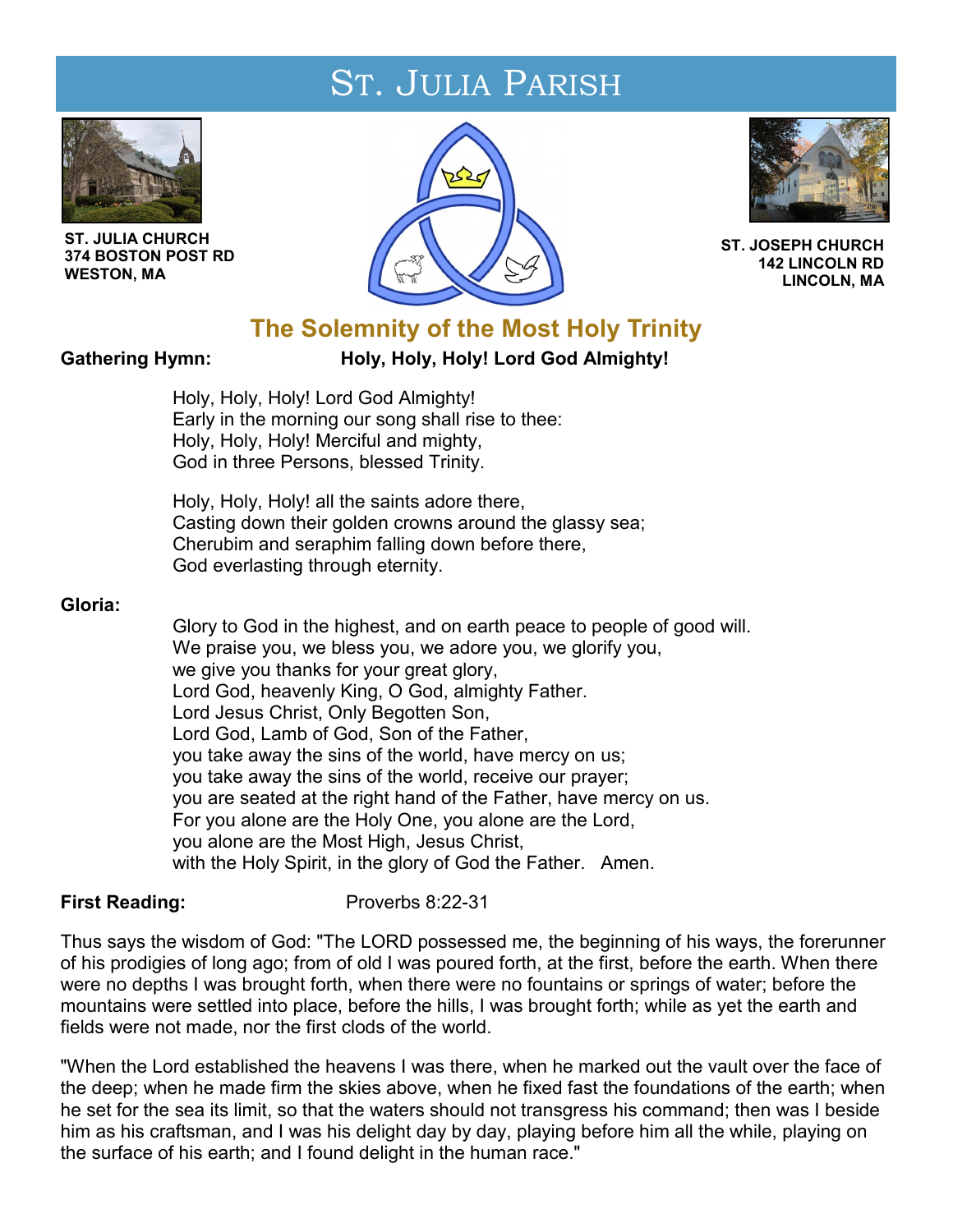# **Responsorial Psalm: "O Lord, our God, how wonderful your name in all the earth!"**

### **Second Reading: Romans 5:1-5**

Brothers and sisters: Therefore, since we have been justified by faith, we have peace with God through our Lord Jesus Christ, through whom we have gained access by faith to this grace in which we stand, and we boast in hope of the glory of God. Not only that, but we even boast of our afflictions, knowing that affliction produces endurance, and endurance, proven character, and proven character, hope, and hope does not disappoint, because the love of God has been poured out into our hearts through the Holy Spirit that has been given to us.

# **Gospel: John 16:12-15**

Jesus said to his disciples: "I have much more to tell you, but you cannot bear it now. But when he comes, the Spirit of truth, he will guide you to all truth. He will not speak on his own, but he will speak what he hears, and will declare to you the things that are coming. He will glorify me, because he will take from what is mine and declare it to you. Everything that the Father has is mine; for this reason I told you that he will take from what is mine and declare it to you."



# **The Nicene Creed:**

the Only Begotten Son of God, the judge the living and the dead born of the Father before all ages. and his kingdom will have no end. God from God, Light from Light, through him all things were made. glorified

I believe in one God, the Father almighty, For our sake he was crucified under Pontius Pilate, maker of heaven and earth, of all things he suffered death and was buried, and rose again visible and invisible.  $\blacksquare$  on the third day in accordance with the Scriptures. He ascended into heaven and is seated at the right I believe in one Lord Jesus Christ, hand of the Father. He will come again in glory

true God from true God, The I believe in the Holy Spirit, the Lord, the giver of life, begotten, not made, who proceeds from the Father and the Son, consubstantial with the Father; who with the Father and the Son is adored and

who has spoken through the prophets.

For us men and for our salvation he came I believe in one, holy, catholic and apostolic Church. down from heaven, The same I confess one Baptism for the forgiveness of sins and by the Holy Spirit was incarnate of the and I look forward to the resurrection of the dead Virgin Mary, and became man. All and the life of the world to come. Amen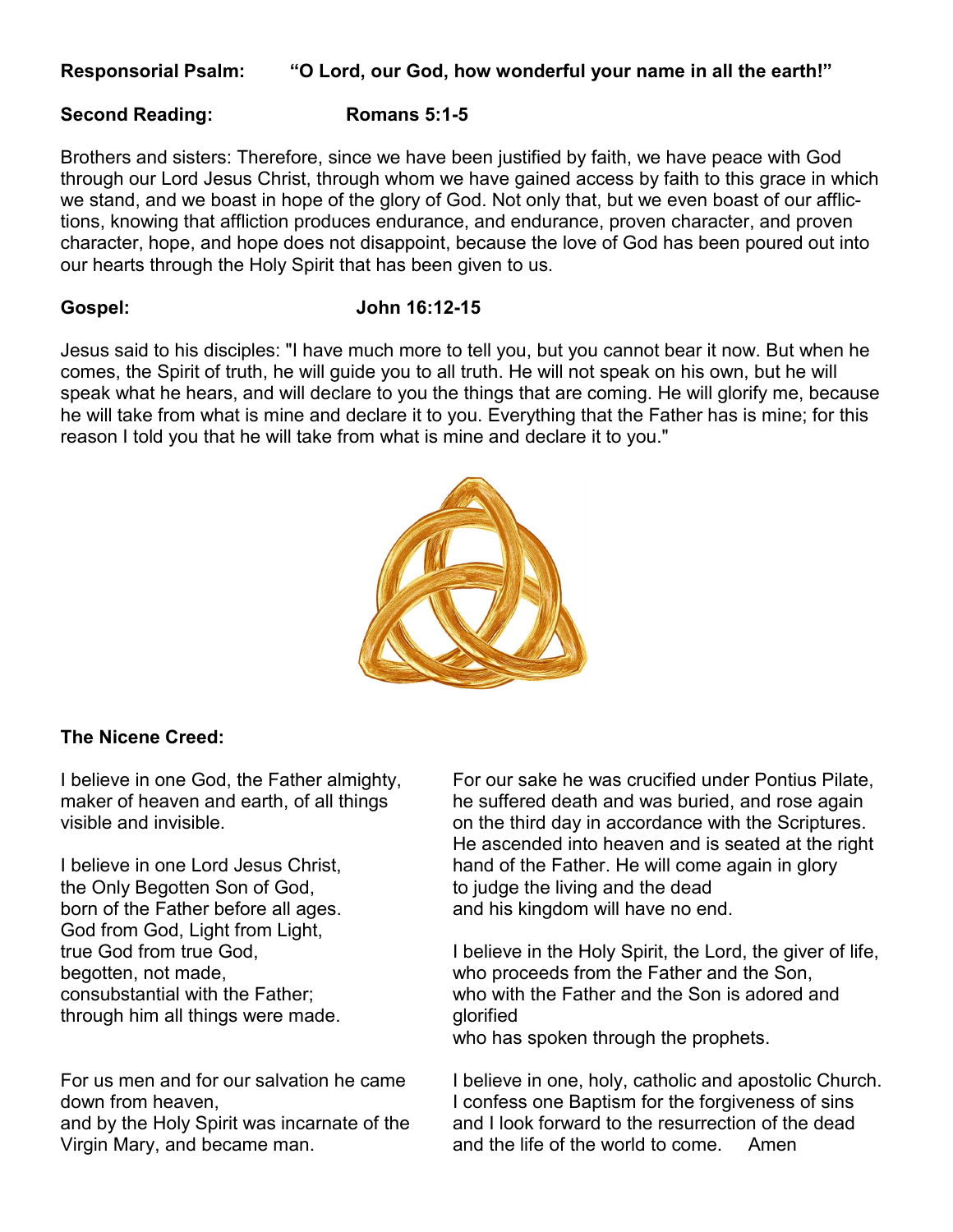# **Preparation of the Gifts: The Summons**

Will you come and follow me if I but call your name? Will you go where you don't know and never be the same? Will you let my love be shown, will you let my name be known? We you let my life be grown in you and you in me?

Will you leave yourself behind if I but call your name? Will you care for cruel and kind and never be the same? Will you risk the hostile stare should your life attract of scare? Will you let me answer pray'r in you and you in me?

Will you love the 'you' you hide if I but call your name? Will you quell the fear inside and never be the same? Will you use the faith you've found to reshape the world around, Through my sight and touch and sound in you and you in me?

# **Communion Hymn: Take and Eat**

*Refrain:* Take and eat; take and eat: this is my body given up for you. Take and drink; take and drink: this is my blood given up for you.

I am the Word that spoke and light was made;

I am the seed that died to be reborn;

I am the bread that comes from heav'n above;

I am the vine that fills your cup with joy.

I am the way that leads the exile home;

I am the truth that sets the captive free;

I am the life that raised up the dead;

I am your peace, true peace my gift to you.

I am the Lamb that takes away your sin;

I am the gate that guards you night and day;

You are my flock: you know the shepherd's voice;

You are my own: your ransom is my blood.

# **Closing Hymn: O God, Almighty Father**

O God, almighty Father, Creator of all things, The heavens stand in wonder, while earth your glory sings. O most holy Trinity, undivided unity, Holy God, mighty God, God immortal be adored!

O God, the Holy Spirit, who lives within our soul, Send forth your light and lead us to our eternal goal. O most holy Trinity, undivided unity, Holy God, mighty God, God immortal be adored!

*Thank you for worshipping with us today. Please review our Bulletin on the ensuing pages. Go to our website, www.stjulia.org, for more information. Have a blessed week!*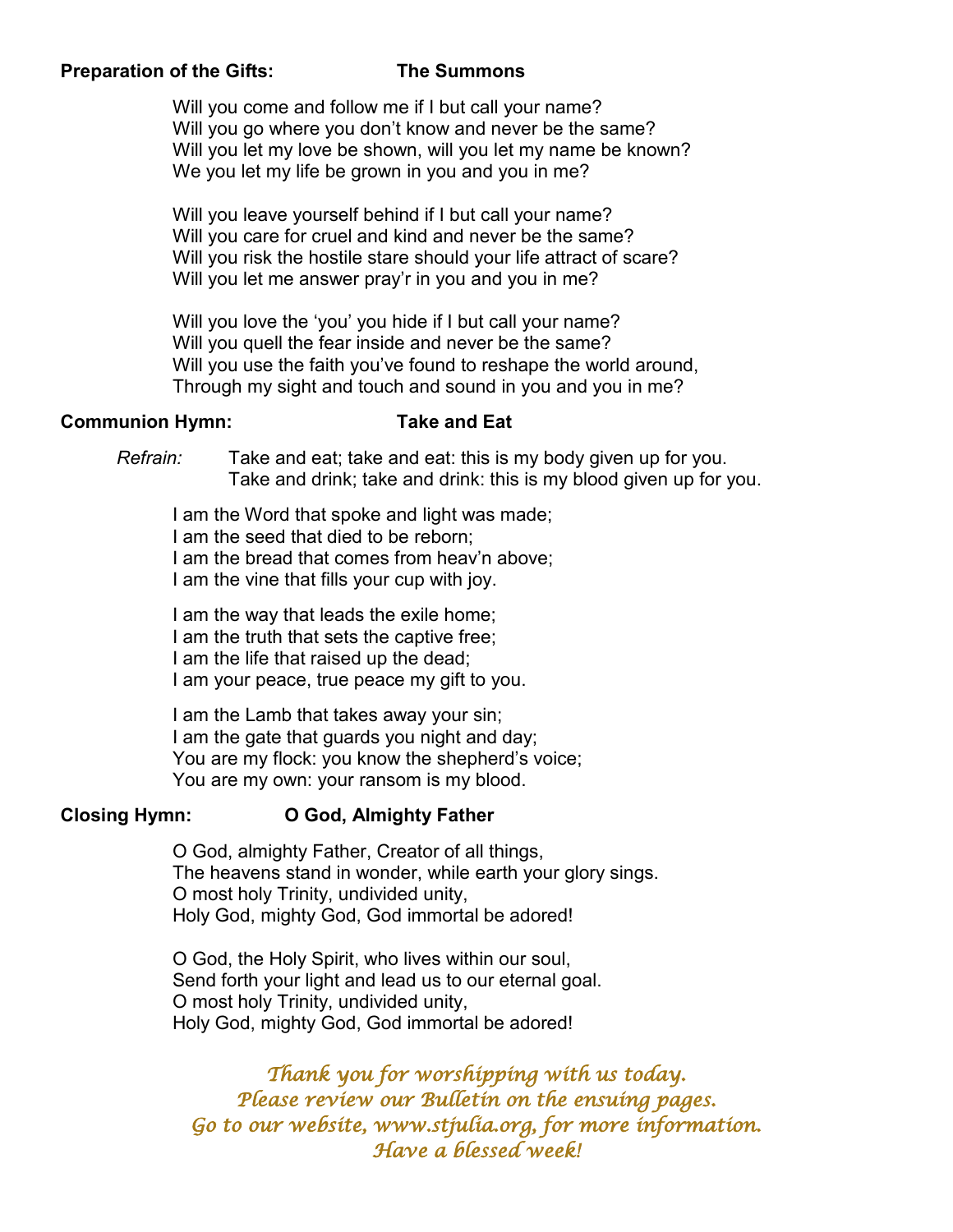# **Saint Julia Parish Staff**

#### **Rev. Mark A. Mahoney, Pastor Weekend Assistants: Msgr. William Fay, Rev. Bob Branreuther, SJ**

- **Faith Formation 7-12** Mr. Colm McGarry cmcgarry@stjulia.org **Deacon Deacon Deacon Deaconrafe@gmail.com Deaconrafe@gmail.com Cantors** Mara Bonde and Martin Kelly
- 
- **Parish Office/Center** 374 Boston Post Road parish@stjulia.org 781-899-2611 **Pastoral Minister** Mr. Colm McGarry cmcgarry@stjulia.org 781-899-2611 **Faith Formation 1-6** Ms. Cindy Harrington charrington@stjulia.org 781-899-8434 **Faith Formation Secretary** Ms. Ann Beré **abere@stjulia.org 781-899-4734 Music Director Mr. Brian Moll bcmoll@yahoo.com** 617-548-5841

**For more information, please go to our website: www.stJulia.org On Facebook:** " Saint Julia Parish—Weston & Lincoln" and **Instagram** "St Julia Parish"

# **OUR MAILING ADDRESS:**

St. Julia Parish 374 Boston Post Road Weston, MA 02493

# **MASS TIMES**

- Saturday Vigil: 4:00pm—St. Julia Church Sunday: 8:00am—St. Joseph Church 9:30am—St. Julia Church 11:30am—St. Julia Church 5:00pm—St. Joseph Church
- Daily Mass: Monday-Thursday 8:00am—St. Julia Church

**Wednesday** 5:30pm–St. Joseph Church

All Masses taking place in St. Julia Church are live streamed—www.stjulia.org

# **COVID-19 PROTOCOLS UPDATE!**

We are now mask optional in all aspects of Church life. We will continue to offer social distancing seating in St. Julia Church.

# **OFFICE HOURS** 9:00 AM to 4:00 PM, Monday through Friday.

# **RECONCILIATION**

Parish Center Conference Room, Saturday: 3:00-3:45 PM

# **ANOINTING OF THE SICK**

By request after the 4:00 PM Saturday Mass; or contact Parish Office.

# **EUCHARIST AND VISITS TO THE SICK**

Contact Parish Office to notify of anyone ill, homebound or hospitalized.

# **ROSARY ON ZOOM**

After each daily Mass; ask for link at cmcgarry@stjulia.org.

# **BAPTISM**

Please contact the Parish Office in advance to make arrangements.

**BULLETIN NOTICES** should be proposed, by e-mail if possible, to the Parish Office by Monday morning: parish@stjulia.org

# **THE MISSION OF SAINT JULIA PARISH**

We, the parishioners of Saint Julia Parish, seek to live our belief in Christ as we worship and serve Him according to His example and teachings. With appreciation of the diverse gifts of our individual members, we strive to gain the participation of each parishioner and work to ensure that everyone feels welcome in our community of faithful. We do this while mindful of God's love for us and the power of His Spirit that makes us holy, heals our brokenness and sustains us in all the good we do. We are committed in the spirit of Christian stewardship

to share generously our time, talent, and treasure.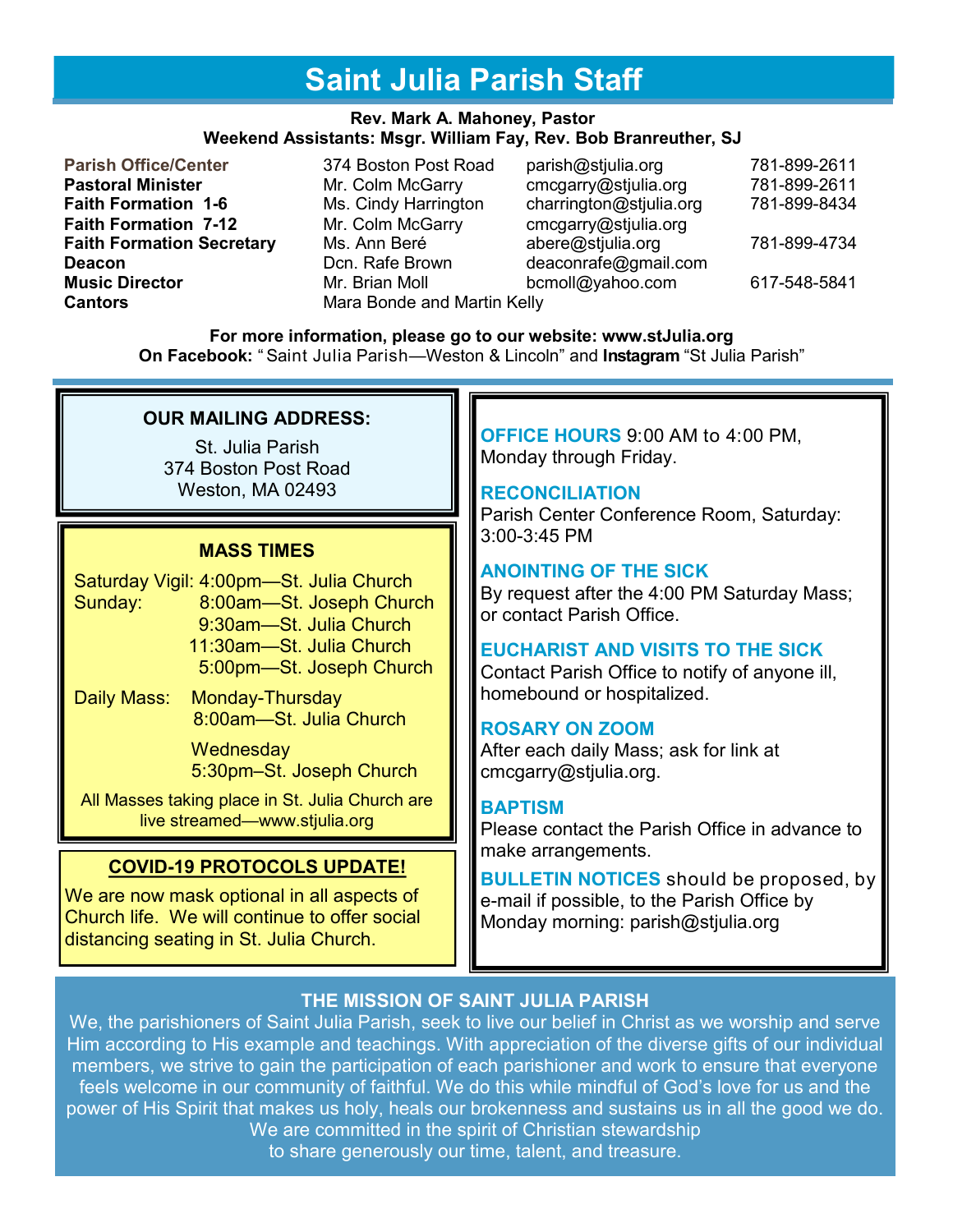# **~ Parish Life ~**

# **Readings for The Solemnity of the Most Holy Body and Blood of Christ**

**First Reading: Genesis 14:18-20**

**Psalm: 110:1, 2, 3, 4** 

**Second Reading: 1 Corinthians 11:23-26**

**Gospel: Luke 9:11b-17**

# **Mass Intentions for this week: Sun., 6/12 8AM Ralph & Leanne Gonzalez Sun., 6/12 11:30AM John G. Kilpatrick Wed., 6/15 8AM Bob Duffy Sr. Thurs., 6/16 8AM Ruth Mary Donahue Sun., 6/19 8AM Lucille Tye**

# **Supporting Our Parish's Mission**

Weekend of 5/28 and 5/29 = \$7,912.00 Weekend of 6/5 and 6/6 = \$8,616.50



Eucharist Adoration every Friday in St. Julia Church from 12 noon—1pm.

# **A Message from Colm McGarry**

After 4 years of ministry at St Julia's and also 4 years of preparation for becoming a Deacon I can only say how grateful I am to Fr Mark, Cindy, Ann, Margie and Kouider and this entire amazing faith community for your support and guidance over these years of formation.

I will be assigned later this summer, so at this point I'm not sure where that will be; but I was promised it won't be more than a 40 minute drive from our home in Natick. It has been a blessing to journey with you. Julie and I are so grateful for this time of sharing faith, worshipping in our two beautiful Churches and developing vibrant outreach ministries. Thank you all, sincerely, and of course we all know that friendships don't end with parish boundaries.

We are pleased to welcome Mr. Kenny Bouzan as our Parish's new Pastoral Assistant. I will be helping him transition into his new position. My final day in the Parish will be June 30th.

Peace and Blessings, Colm

**You are invited to join us in a Farewell Party for Colm McGarry on Sunday, June 26, following the 11:30 am Mass. We will gather in the Parish Center Hall for some light refreshments. Please contact Cindy Harrington at charrington@stjulia.org if you are interested in helping with the planning or providing refreshments!**

St. Julia's Social Justice Committee Presents **Race Amity Festival Sunday, June 12, 2022 6—7:30 PM Weston Town Green** 

cultural celebration! All are welcome! Please bring your own chairs. For more information email: raceamityday2022@gmail.com

Join us on Sunday, June 12th from 6—7:30pm for a musical,